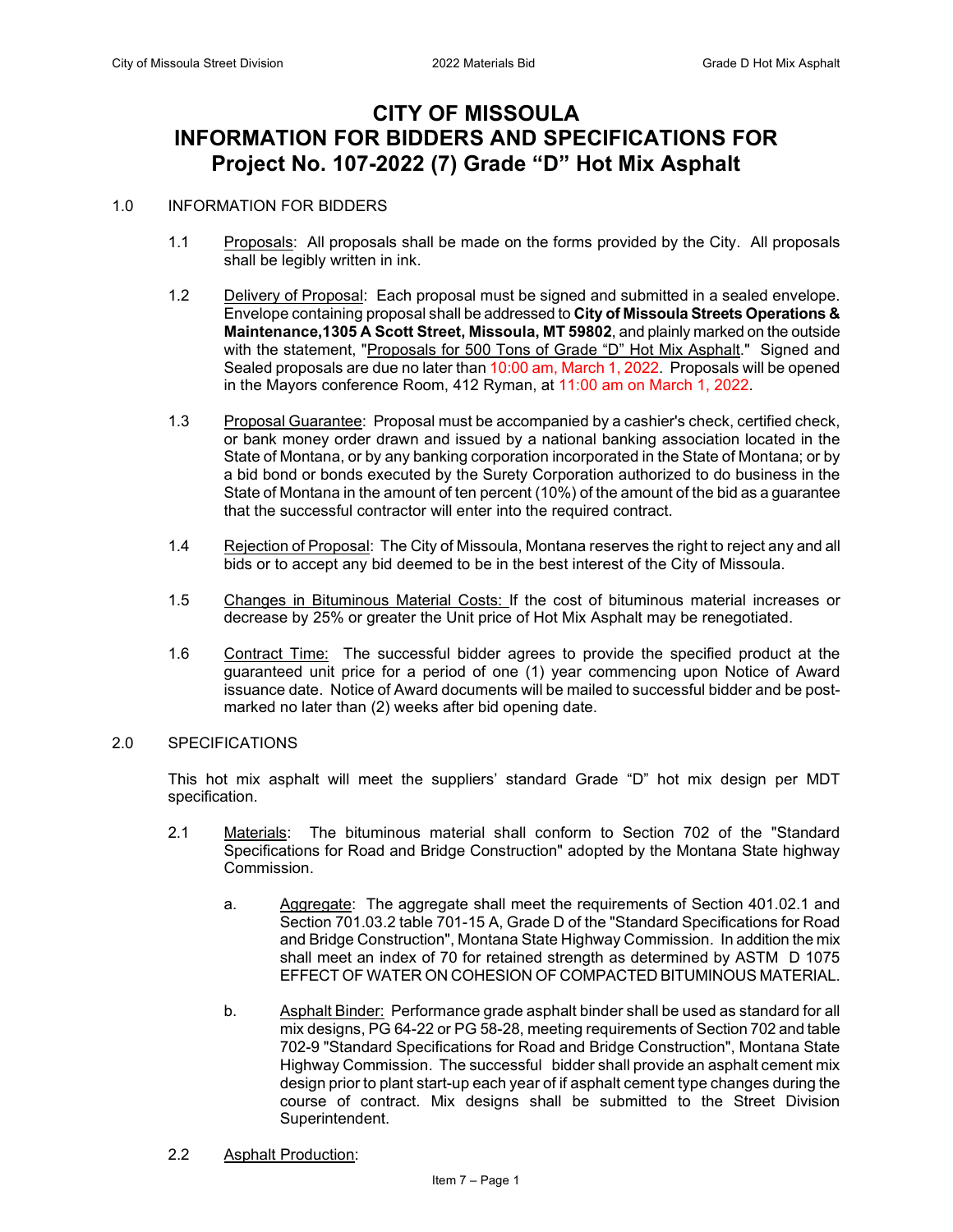a. The bidder agrees to furnish the City of Missoula, Streets Operations & Maintenance with 500 tons of Grade "D" hot mix asphalt for City's paving projects from date of contract award until March 1, 2023. The work week will be Monday through Friday, pick up from 7:30 a.m.

The City reserves the right to use more or less of the material according to its actual needs. The bid proposal estimate is an indication of the projected workload anticipated by the City this year and is designed only for the guidance of prospective bidders and not as a guarantee of quantities to be purchased.

- b. When the City requests quantities of 100 tons or more, the supplier shall be required to operate the plant on the designated day to furnish the material requested in accordance with the above. If the City requests less than 100 tons, the supplier may choose to defer the furnishing of the material requested. If this deferral causes hardships to City's construction scheduling, the City reserves the right to purchase asphalt from an alternative supplier.
- c. Bidder's asphalt plant shall be located within five (5) miles of the Missoula City limits. The asphalt will be picked up at the plant location by City trucks.
- d. The City of Missoula reserves the right to utilize other asphalt plants in the area if the City Trucks are delayed more than 10 minutes at the plant location; or if City trucks are forced to wait for additional City or private trucks before loading can proceed.

#### 2.3 Asphalt Production Schedule:

- a. The asphalt plant shall remain operable during normal operating hours to insure reasonable tonnage deliveries for daily project completion. A nonscheduled plant shutdown shall be at the mutual consent of the plant manager or his designated representative and the City of Missoula Street Operations & Maintenance.
- b. The City Street Superintendent or his designated representative shall inform the supplier by 11:00 noon of the preceding day when the City requires hot mix asphalt for the following day.
- 2.4 Method of Measurement and Basis of Payment:
	- a. Hot mix asphalt shall be paid for at the unit price bid per ton as furnished to the City. Payment shall be full compensation for furnishing, handling, storing, and heating of the mixture and for all samples, labor, tools, equipment and incidentals necessary to furnish the material in full compliance with the specifications.
	- b. No payment shall be made for any rejected batch or load. Any batch or load which contains a quantity varying more than four-tenths (0.4) of one (1.0) percent from the percentage as fixed by the lab test shall be rejected. Material may also be rejected for other deviations from these specifications.
	- c. Material will not be deemed delivered until it is deposited in a City truck. Payment will be made only for material delivered.
	- d. Tonnage shall be measured by certified scales provided by the supplier or on public scales most accessible to the source. Each vehicle used in transporting hot mix asphalt shall be weighed completely empty and again after loading. The difference in weights will be used as a basis for computing the tonnage on a 2,000 pound ton.
	- e. The listed quantities are based on preliminary project programming, which is subject to change. The City reserves the right to vary the quantities of each line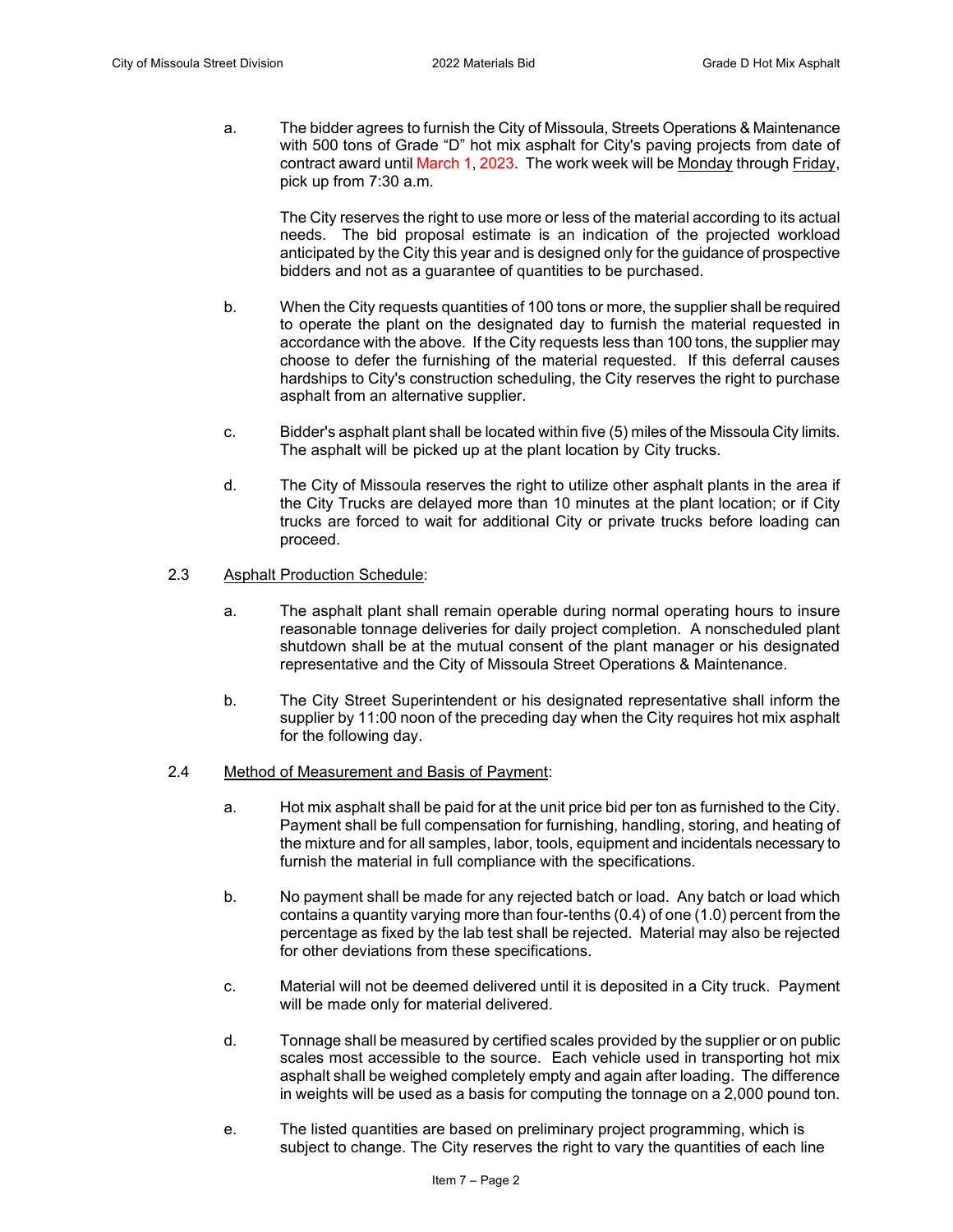### item and may alter tonnage without additional price negotiation. **PUBLIC WORKS PROJECT NO. 107-2022 (7)**

### **PROPOSAL FOR FURNISHING GRADE "D" HOT MIX ASPHALT**

The undersigned bidder having examined the specifications for bid, hereby proposes to provide **500 tons** of Grade "D" hot mix asphalt to the City of Missoula, Montana, complete in accordance with the specifications on file in the office of the City Engineer for the prices quoted in this proposal.

The undersigned bidder further agrees that the only persons or parties interested in this proposal are in all respects fair and without fraud; that it is made without collusion with any officials or employees of the City of Missoula, and that the proposal is made without any connection or collusion with any person making another proposal.

| Enclosed herewith is a                                                                     | as a proposal guarantee, in the amount of |
|--------------------------------------------------------------------------------------------|-------------------------------------------|
| ten percent of bid, or                                                                     | Dollars, (\$                              |
| which the undersigned agrees is to be forfeited to and become the property of the City of  |                                           |
| Missoula as liquidated damages, should this proposal be accepted and the contract          |                                           |
| awarded to him and he fails to deliver the materials in the form prescribed, but otherwise |                                           |
| the proposal guarantee shall be returned to the undersigned upon signing of the contract.  |                                           |

The undersigned bidder further agrees that pursuant to Section 18-1-102 Montana Code Annotated, the City is required to provide purchasing preferences to resident Montana vendors and/or for products made in Montana against the bid of a nonresident if the state of the nonresident enforces a preference for residents.

In submitting this bid, it is understood that the City of Missoula reserves the right to reject any and all bids, to delete certain items, and to postpone award for a reasonable time.

The undersigned bidder certifies that he understands and accepts the manner of payment of the cost of materials for this bid item.

The undersigned bidder certifies that he has received and duly considered the following Addenda to the specifications and the following revisions or additions to the plans:

| Addenda: No. | Dated |  |
|--------------|-------|--|
| Addenda: No. | Dated |  |
| Addenda: No. | Dated |  |
| Addenda: No. | Dated |  |

(Bid Proposal sheet on reverse side)